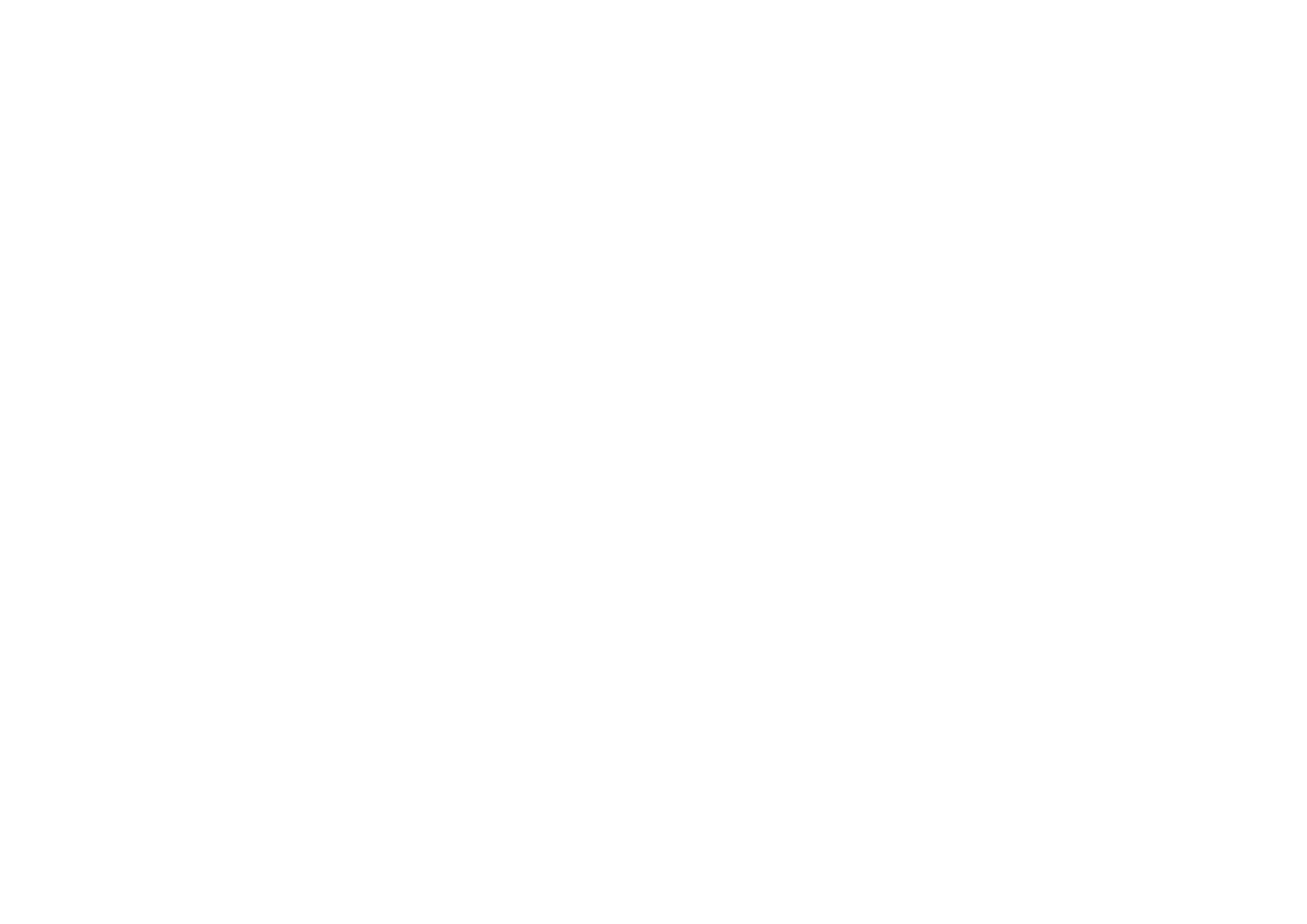"I'll get the dirt over with first, before it's thrown at me. I am an idler. A parasite. Unpatriotic. OK? Now that I have no secrets, let us begin. I wasn't made redundant; I gave up work voluntarily. For me, and people like me, the Protestant work ethic never existed. The problem is that to counter this apparently simple choice not to work, we have against us the whole of industrialised western society, and probably the east as well.

"So-and-So is doing well for himself." That sentence will always ring ominously in my ears. I know then, without a doubt, that I am about to be subjected to a catalogue of some imbecile's achievements. It's usually parents, in this case my parents, who take a sadistic pleasure in gleefully reciting the exploits of Mrs Whatsername's progeny. They appear to be under the impression that the result will be to inspire me to reach the top in the business world. No chance, Ma.

It's a confusing situation to be in. On the one hand I do want some of the material wealth a steady job could bring. On the other hand I already have some treasure of my own. I have empty tennis courts, long walks, the library, afternoon kips, peace and freedom. I thought for a long time that I was alone with this attitude towards work, success etc. However, on talking to friends I have discovered what could be a whole new social movement. There is a swing towards the opinion that work is for donkeys and cowards. Only fools work voluntarily, all the rest are bribed or black- mailed. As a rough guide I would say that single people are bribed and married people blackmailed.

Let's look at someone who fits into this world in the way expected of him. Bob is an accounts assistant. For six years he has worked faithfully for his employer, and for what? The commuting is exhausting and he's always overdrawn at the bank. To live up to the image a young working man is required to present, he is forced to live beyond his means. So why does he do it? He's not a fool, he's only like all the others on that morning train; he's a coward. The consequences of being a non- worker terrify him.

I can only feel sorrow for all those young school-leavers scouring the boards down at the jobcentre. They think a job will be the answer to all their problems. Someone has been misinforming them. Such dreams they have! The money, the friends, the clothes, a car, a flat! I would point out to them the drudgery of clerical work, the agony of labouring, and the unending grind of repetition. Work is not the answer to any problems, not even financial ones.

This may be only sour grapes because I am unemployable. There isn't a job good enough for me. There isn't a job good enough for anyone. It never fails to astound me that in this world where so much is possible, and where there is so much to take your breath away, so many are pre- pared to settle for so little.

It makes my day when I walk down the street on a hot afternoon. There I am in shorts and tee-shirt, and there are the beasts of burden. The men all sweaty in their crumpled suits, and the girls ridiculous in the latest fashion. Go on, buy that new car, get a "nice" home. You're quite welcome, but it's not for me."

# *Never Work!*

When Guy Debord of the Situationist International (SI) graf fi tied the slogan "Never Work!" onto the walls of a Parisian street in 1953, he struck a blow in solidarity with the radical current of left communism which locates the wage-labour relation as the central pillar of capitalist relations and therefore the prime locus of attack. It is, of course, a banality that we need to work in order to produce for our basic needs. But what is at question here is the nature of that work, for whom, and to what end? Useful work? Or useless toil? As Raoul Vaneigem of the SI argued, every appeal for productivity comes from above: "It is not from 'productivity' that a full life is to be expected, it is not 'productivity' that will produce an enthusiastic response to economic needs."1 Never mind. The aim of capital is not to produce useful products, or fully-rounded citizens; the chief aim is to augment capital through an increase in profit in a perpetual system of self-valorisation. The means of this valorisation is that peculiar form of commodity: labour-power. Labour power, in contrast to fixed capital (the means of production), creates surplus wealth for capital over and beyond the immediate needs of the worker. This is the ABC of capitalist 'growth'. The drive to productivity and the concomitant tendency to force down wages and conditions at every opportunity is thus clear from capital's perspective.

That work should be valorised universally comes then as no surprise. The recent welfare reform proposals of the former Work and Pensions Secretary, James Purnell, maintain that work is the best route out of poverty. As George Monbiot has recently commented, the political value of any project that claims to produce jobs, especially in times of recession, is given hyperbolic status. Yet, as Monbiot goes on to argue, "the employment figures attached to large projects tend to be codswallop"; the promise of jobs is routinely used "to justify anything and everything".2 Jobs, even when they do arrive, are far from guarantors against poverty. As Louis Wacquant in his recent study of advanced marginality has argued, it is a "delusion" to think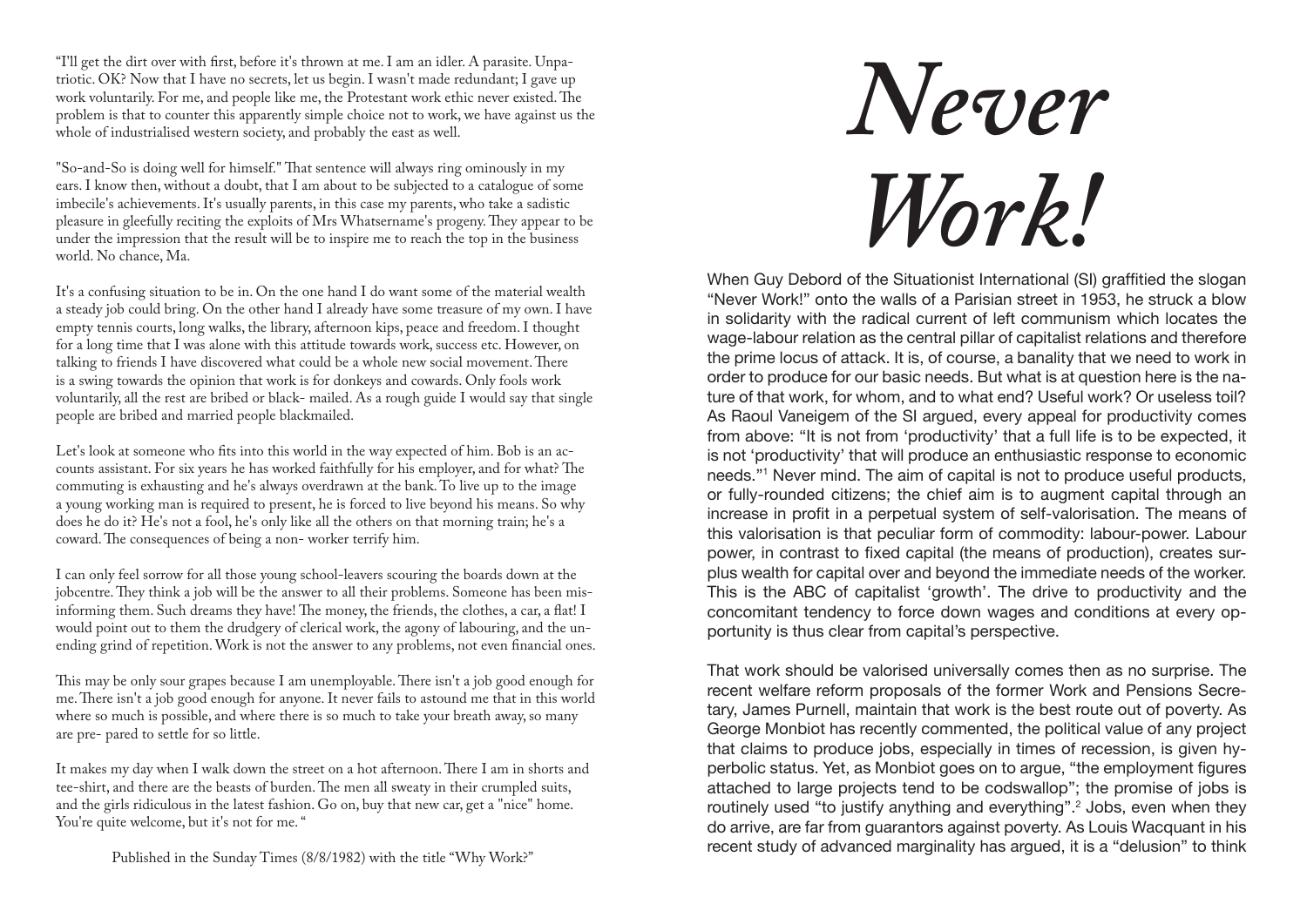that bringing people back into the labour market will durably reduce poverty: "[t]his is because the wage-labour relation itself has become a source of built-in insecurity and social instability at the bottom of the revamped class structure".3 Wacquant cites Wal-Mart, the largest US employer, as a prime example of endemic "working poverty". Wal-Mart pays its "sales associates", the most common company position, \$13,861 (nearly \$1,000 dollars under the federal 'poverty line' for a family of three); one half of its employees are not covered by the company's medical plan. This ensures that thousands of Wal-Mart's staff must resort to welfare to meet their basic needs on a normative basis (welfare which is effectively a state subsidy to disguise Wal-Mart's pathetic wages).

As the – ever so faint – spectre of Keynes re-emerges, Wacquant warns against undue faith in national, social-democratic measures of re fl ation for alleviating entrenched poverty: "[i]t is high time for us to forsake the untenable assumption that a large majority of the adults of advanced society can or will see their basic needs met by lifelong formal employment (or by the permanent employment of members of their households) in the commodified economy".<sup>4</sup> Wacquant also casts doubt on the ability of the traditional trade unions to deal with the new conditions of urban marginality which effectively cut off large sections of advanced urban populations from macroeconomic trends: "… the trade unions are strikingly ill-suited to tackle issues that arise and spill beyond the conventional spheres of regulated wage work".<sup>5</sup> Michael Hardt and Antonio Negri recently re-iterated this point: "... the old trade unions are not able to represent the unemployed, the poor, or even the mobile and flexible post-Fordist workers with short-term contracts. … the old unions are divided according to the various products and tasks defined in the heyday of production … these traditional divisions (or even newly defined divisions) no longer make sense and merely serve as an obstacle."6 Moreover, the trades unions' narrow focus on issues relating to the workplace has meant their renunciation of wider political demands, and deepened their isolation from broader social movements.

Evidently, the drive to productivity and the valorisation of work is to be expected from the point of view of capital. However, the question is how have social-democratic institutions, nominally of the Left, come to be complicit in the subjugation of labour through the mantra of productivity? After all, socialism is not capitalism and the refusal of the wage-labour relation and the struggle against alienation must be at the heart of all those theories which seek an exit from capitalism.

*79. Ibid, p.62.*

*80. Ibid, p.85.*

*81. Ross, K, 'May '68 and its Afterlives', The University of Chicago Press, p.68. 82. Vienet, R, 'The Enrages and Situationists in the Occupation Movement, France, May '68, Rebel Press, p.92.*

*83. Ibid, p.105.* 

*84. Ibid.*

*85. Luxemburg, R, 'Our Program and the Political Situation' (1918), http://www. marxists.org/archive/luxemburg/1918/12/31.htm*

*86. Vaneigem, R, 'The Revolution of Everyday Life', Rebel Press, 1994, p.150.*



Reprinted from Variant Magazine Issue 35 Summer 2009 *http://www.variant.org.uk/issue35.html*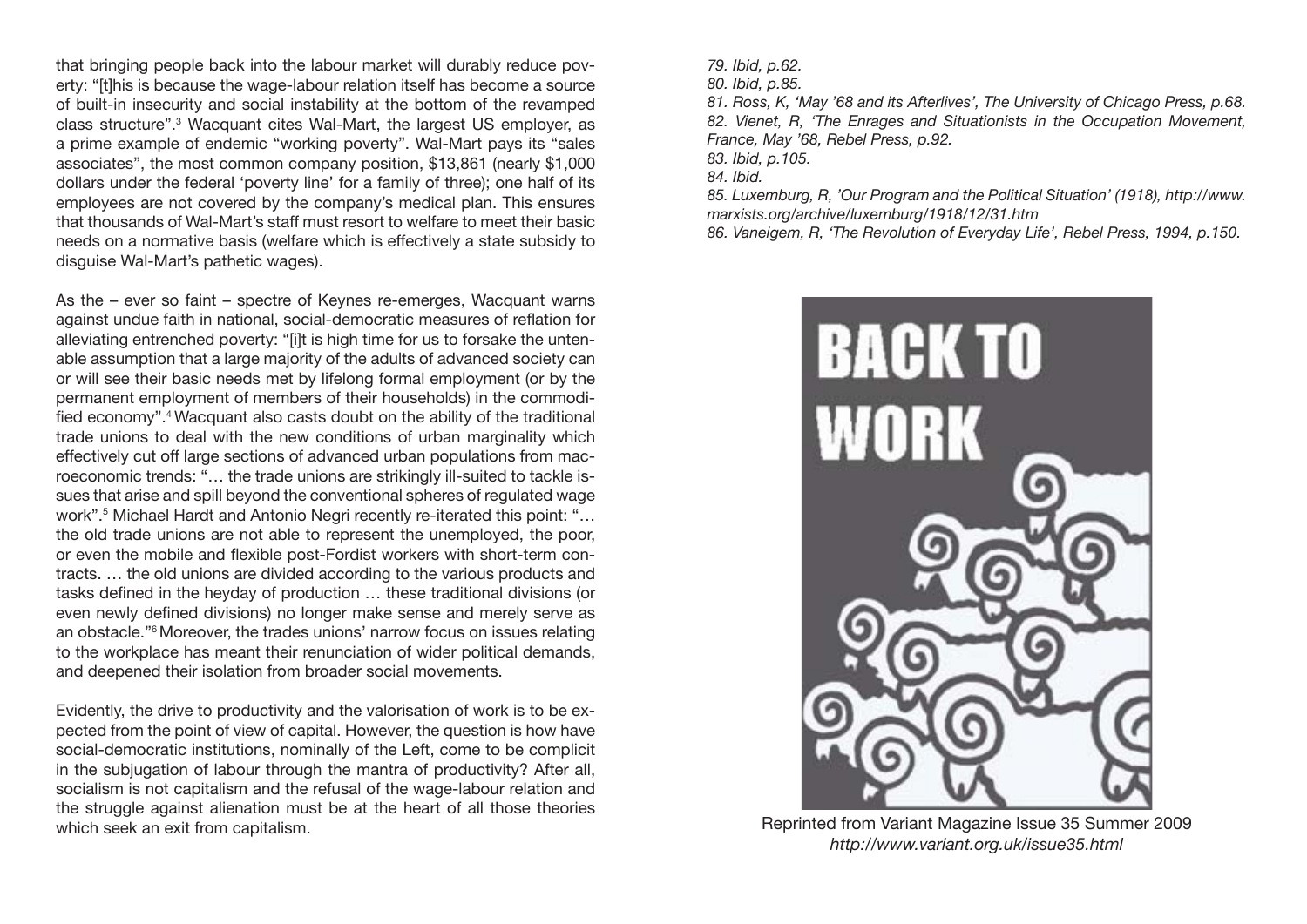*mand over labour in the factories. Socialism, after all, is not capitalism!".*

*57. See for example, Anderson, A, 'Hungary 56', co-published by Active Distribution, AK Press, Phoenix Press.*

*58. Cited in, Debord, G, 'The Society of the Spectacle', Zone Books, p.66. 59. Ibid, p.117.*

*60. This section on workerism and post-war Italy is broadly drawn from Wright's account in 'Storming Heaven'.* 

*61. Ibid, p.10. Original citation in Partridge, H, 'Italy's Fiat in Turin in the 1950's', in Nichol's, T (ed) Capital and Labour: A Marxist Primer, (London: Fontana).*

*62. http://www.geocities.com/cordobakaf/panzieri.html*

*63. Citation, Ibid, p.45.*

*64. Ibid, p.18.*

*65. Marx put the argument very well in his 'General Law of Capitalist Accumulation': "The law of capitalist accumulation, metamorphosed by economists into a pretended law of Nature, in reality merely states that the very nature of accumulation excludes every diminution of in the degree of the exploitation of labour, and every rise in the price of labour, which could seriously imperil the continual reproduction of, on an ever expanding scale, the capitalist relation. It cannot be otherwise in a mode of production in which the labourer exists to satisfy the needs of self expansion of existing values, instead of, on the contrary, material wealth existing to satisfy the needs of development on the part of the labourer". McLellan, D, 'Karl Marx: Selected Writings', Oxford University Press, p.515-521.* 

*66. Cited in Wright, S, 'Storming Heaven: Class Composition and Struggle in Italian Autonomist Marxism', Pluto Press, p.45.*

*67. Ibid, p.115.*

*68. Vaneigem, R, 'The Revolution of Everyday Life', Rebel Press, 1994, p.53. 69. Untitled tract by the Vandalist Committee of Public Safety, April 68. See Vienet, R, 'The Enrages and Situationists in the Occup[ation Movement, France, May '68, Rebel Press, p.127.*

*70. Vaneigem, R, 'The Revolution of Everyday Life', Rebel Press, 1994, p.53. 71. This section is more or less freely appropriated from Sadie Plant's excellent overview of the Situationsit International. See, Plant, S, 'The Most Radical Gesture: The Situationist International in a Postmodern Age', Routledge, p.23. 72. Vienet, R, 'The Enrages and Situationists in the Occupation Movement, France, May '68, Rebel Press, p.71.*

*73. Cited in, Plant, S, 'The Most Radical Gesture: The Situationist International in a Postmodern Age', Routledge, p.94.*

*74. Cited in, Ibid, p.98.*

- *75. Ibid, p.77.*
- *76. Ibid, p.151.*
- *77. Ibid, p.150-151.*
- *78. Ibid, p.152.*

*" ... every image of the past that is not recognized by the present as one of its own concerns threatens to disappear irretrievably."* Walter Benjamin<sup>7</sup>

## **The Advent of the Industrial Christ**

Benjamin's most significant disagreement with social democracy was with its technocratic conformism which construed production as beneficial to workers per se: "[n]othing has corrupted the German working class so much as the notion that it was moving with the current … from there it was but a step to the illusion that the factory work which was supposed to tend toward technological process constituted a political achievement".8 For Benjamin, the Gotha Programme (which gathered together the two main wings of the German socialist movement in 1875) merely resurrected the Protestant work ethic in secular form by narrowly defining labour as the source of all wealth and all culture. Indeed, the Social Democrat, Josef Dietzgen, echoed Lamartine, the French writer, poet and politician, who had earlier proclaimed the "advent of the industrial Christ"<sup>9</sup> by declaring: "[t]he saviour of modern times is called work".10 Friedrich Ebert, the Social Democrat turned war patriot, meanwhile declared that socialism "means working hard".11 Benjamin thought this reverence of work without reference to its alienating effects was fallacy and confusion. It amounted to a vulgar conception of labour and its proceeds that privileged distribution over production while downplaying the fact that labour-power was still bought and sold in the marketplace like any other commodity.

Benjamin's critique of Social Democracy drew from Marx's evaluation of the Gotha Programme's resolutions. For Marx, it was a profound mistake to put the principal stress on distribution; on the potential of a 'fair' distribution of the products of labour through 'equal rights', as long as distribution remained a concomitant feature of the exploitative mode of production itself. In Marx's analysis, this half-hearted form of socialism merely borrowed from technocratic forms of bourgeois political economy by treating distribution as totally independent of production. This ideological manoeuvre was made possible by disavowing the real relations of production under capitalism which rested then, as they do now (albeit in historically contingent forms), on the ownership and control of the means of production and the exploitation of labour-power for surplus value (profit). The ideological cleavage of distribution from production by the German socialist movement meant that the presentation of socialism would tend to rest thereafter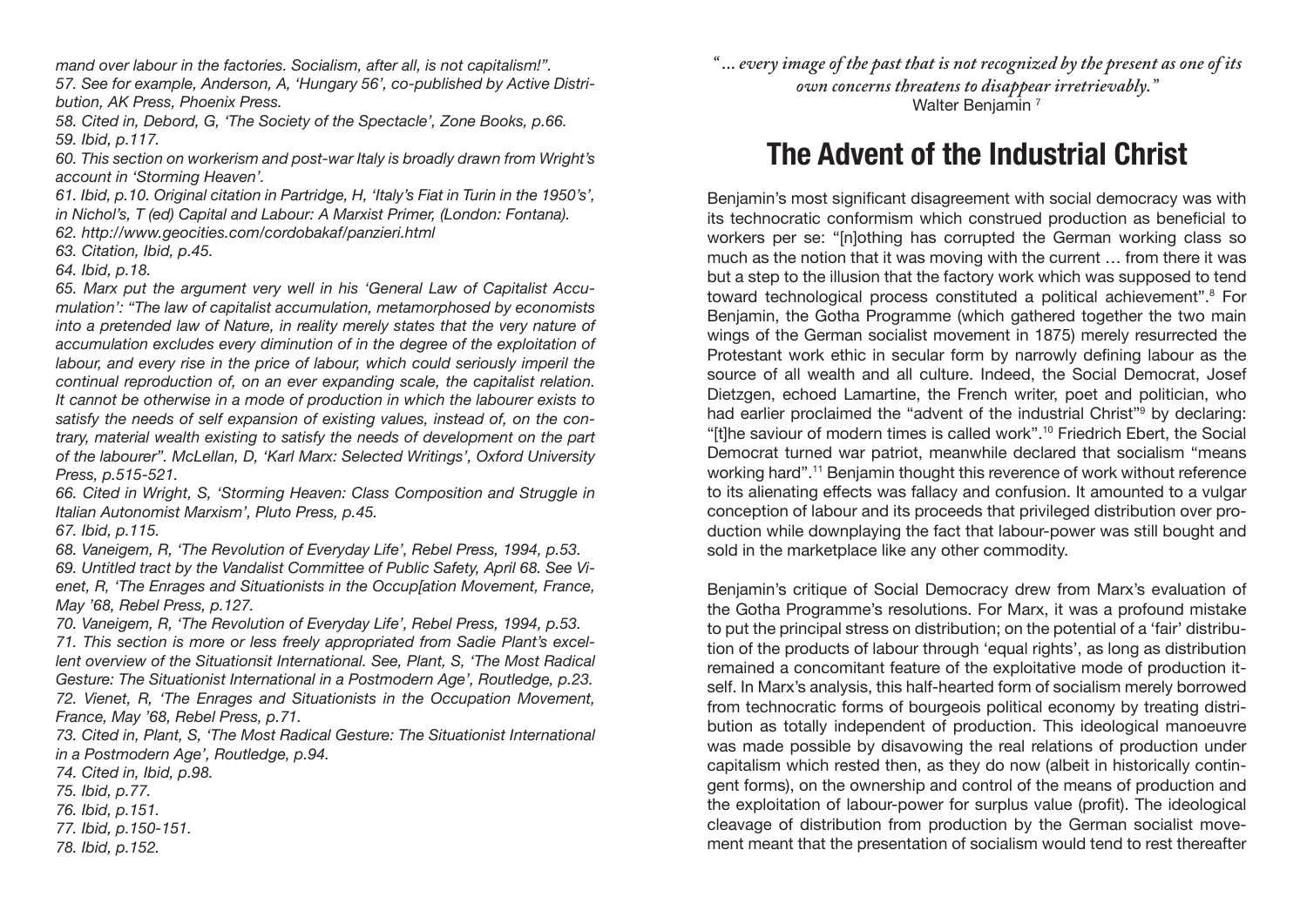on the minimal question of distribution rather than the maximal one of production: of reform rather than revolution. In 1875, Marx could already comment: "[a]fter the real relation has long been made clear, why retrogress again?".12 The question remains a potent one.



*"Seemingly normal facts: that an individual has nothing to sell but his labour power, that he must sell it to an enterprise to be able to live, that everything is a commodity, that social relations revolve around exchange, are the result of a long and violent process."* Gilles Dauve<sup>13</sup>

## **The Law of Wages**

The basis of capitalism and wage-labour lie in pre-capitalist forms of primitive accumulation, defined by Marx as "nothing else than the historical process of divorcing the producer from the means of production".14 This transformation in the structure of servitude, from feudal to capitalist exploitation, was no simple progression through homogenous empty time. The expropriation of the immediate producers was accomplished, as Marx observed, with "merciless Vandalism", and inscribed in the annals of history

*29. Ibid.*

*30. Ibid.*

*31. "The old war horse on which the reformers of the earth have rocked for ages", Luxemburg, R, Ibid.*

*32. Ibid.*

*33. Pannekoek, A, 'Workers Councils', AK Press, 2003, p.61.*

*34. Luxemburg, R, 'Our Program and the Political Situation' (1918), http://www. marxists.org/archive/luxemburg/1918/12/31.htm*

*35. Ibid.*

*36. Ibid. At this time, Rosa Luxemburg did not know the full details of the falsification of the document. These only came to light later on. "It was not Engels who wrote the seemingly revisionist views cited here. The Party leaders, arguing that because the Reichstag was considering passage of a new anti-socialist law it would be dangerous to give them grounds to attack Social Democracy, eliminated all the passages in the Preface which seemed too radical. Engels protested, but died before any changes could be made".* 

*37. Ibid.*

*38. See Luxemburg's 'The Junius Pamphlet' (The Crisis in German Social Democracy).*

*39. Ibid, p.6.*

*40. Mclellan, D, ed, 'Theses of Feuerbach, in, 'Karl Marx: Selected Writings', Oxford University Press, 2001, p.171.173..*

*41. Anderson, K, and Hudis, P, (eds), The Rosa Luxemburg Reader, The Russian Revolution, Monthly Review Press, New York, 2004, p.310.*

*42. Ibid, Introduction, p.12.*

*43. Debord, G, 'The Society of the Spectacle', Zone Books, p.80*

*44. Berkman, 'A Russian Tragedy', Phoenix Press, p.14. Berkman's account of his arrival, in fact, exhibits an almost religious faith in the possibilities for world transformation that the revolution seemed to open up.*

*45. Ibid, p.36.*

- *46. Ibid, p.45.*
- *47. Ibid, p.40.*

*48. Ibid, p.29.*

*49. Ibid, p.31.*

*50. Cited in, Debord, G, 'The Society of the Spectacle', Zone Books, p.72.*

*51. Pannekoek, A, 'Workers Councils', AK Press, 2003, p.78*

*52. Debord, G, 'The Society of the Spectacle', Zone Books, p.72 53. Ibid, p.68.*

*54. Debord, G, 'The Society of the Spectacle', Zone Books, p.69*

*55. Ibid, p.46.*

*56. Benno Sorels account is related by Hardt and Negri in 'Multitude', Penguin, 2006: "...he emphasizes that the most important demand of the factory worker was to abolish the production quotas and destroy the structural order of com-*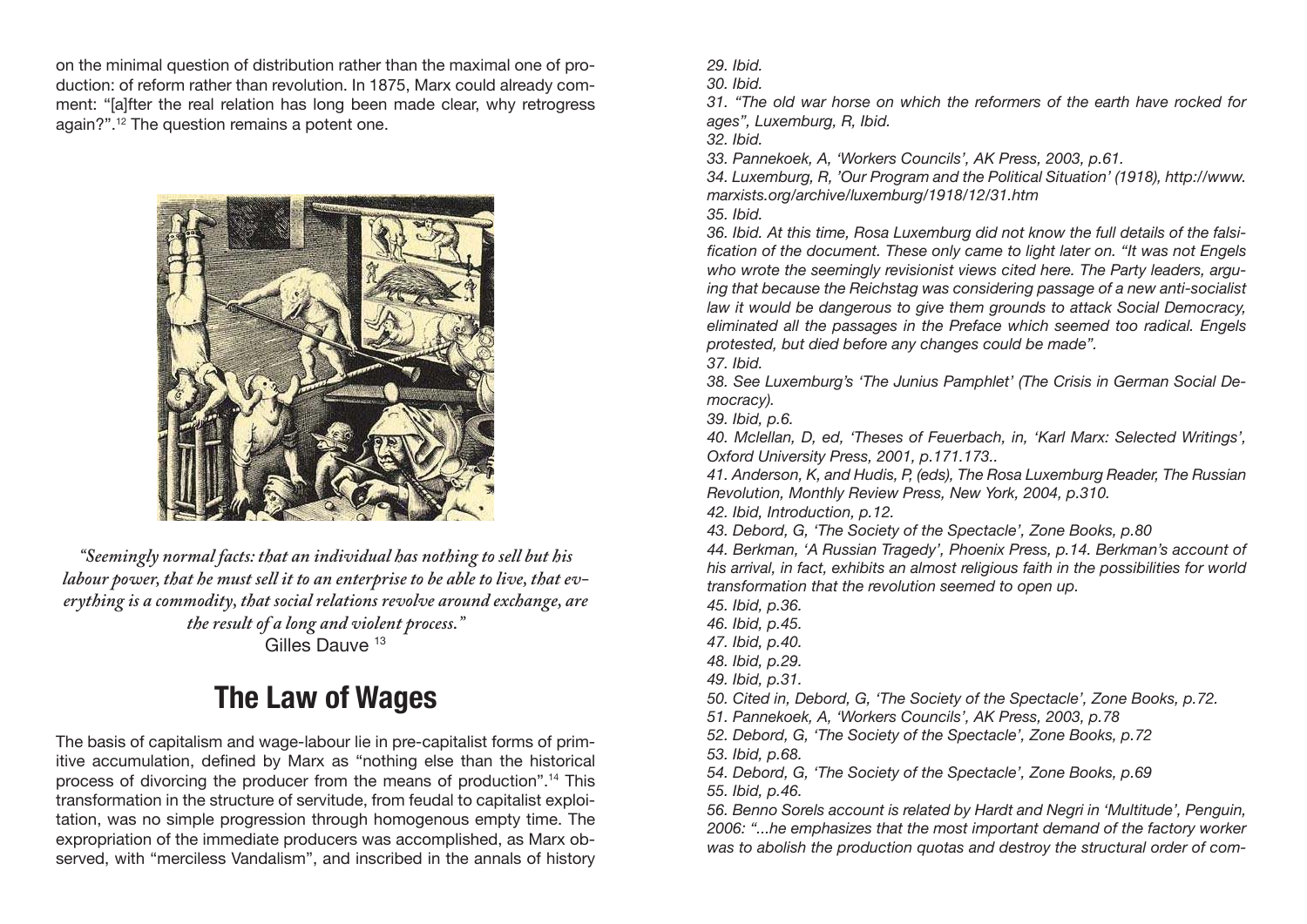#### **Notes**

*259.*

*above. 28. Ibid.*

*1. Vaneigem, R, The Revolution of Everyday Life, Rebel Press, 1994, p.55. 2. Monbiot, G, 'Snow jobs'. http://www.monbiot.com/archives/2008/04/01/ snow-jobs/ 3. Wacquant, L, Urban Outcasts: A Comparative Study of Advanced Marginality, Polity Press, 2008, p.251. 4. Ibid, p.253. 5. Ibid, p.246 6. Hardt, M, Negri, A, Multitude, Penguin, 2006, p.136. 7. Benjamin, W, Illuminations, Pimlico, 1990, p.247. 8. Ibid, p.250. 9. Cited in Benjamin, W, The Arcades Project, The Belknap Press of Harvard University Press, p.123. 10. Benjamin, W, Illuminations, Pimlico, 1990, p.250. 11. Debord, G, The Society of the Spectacle, Zone Books, p.67. 12. Ibid, p.616. 13. Dauve, G and Martin, F, The Eclipse and Re-Emergence of the Communist Movement, (Revised Edition), Antagonism Press, 1997, p.18. 14. McLellan, D, ed, 'Primitive Accumulation', in, 'Karl Marx: Selected Writings', Oxford University Press, 2001, p.522. 15. Ibid, p.376. 16. See, e.g, Thompson, E.P, The Making of the English Working Class, p.233- 17. See, e.g, Prebble, J, 'The Highland Clearances', Penguin. 18. Mclellan, D, ed, see above, p.365. 19. Mclellan, D, ed, 'The General Law of Capitalist Accumulation', in, 'Karl Marx: Selected Writings', Oxford University Press, 2001, p.522. 20. Ibid, p.519. 21. Ibid, p.520. 22. Pannekoek, A, 'Workers Councils', AK Press, 2003, p.8 23. Anderson, K, and Hudis, P, (eds), The Rosa Luxemburg Reader, Social Reform or Revolution, Monthly Review Press, New York, 2004, p.129. 24. The term's meaning has shifted over the years to a reformist de fi nition, but for Luxemburg it approximated something closer to current de fi nitions of 'direct' democracy. 25. Ibid, p.149. 26. Ibid, p.145. 27. http://www.marxists.org/archive/luxemburg/1900/reform-revolution/ch07. htm. This revised version of 'Social Reform of Revolution' from 1908, includes the critical chapter 5, 'Co-operatives, Unions, Democracy', which is absent* 

*from the original draft of 1899 featured in 'The Rosa Luxemburg Reader' cited* 

in "letters of blood and fire". It is enough to cite the exploitation of gold and silver of the Americas through slavery; the "entombment" of the aboriginal population of Australia in mining operations; and the turning of Africa "into a warren for the commercial hunting of black skins"15 to intimate the "rosy dawn" of primitive accumulation in colonial settings. Closer to home, the Enclosures of England<sup>16</sup> and the Clearances of Scotland<sup>17</sup> are the chief British markers of those violent rounds of primitive accumulation, where "great masses of men are suddenly and forcibly torn from their means of subsistence and hurled as free and 'unattached' proletarians on the labour market".18

The capitalist system presupposes the separation of labourers from all property by which they can realise their labour. Once divorced from the means of production, the producer is immediately transformed into a wage-labourer and their means of subsistence and production transformed into accumulated capital. This then reproduces the original separation on a continually expanding scale: "[i]t cannot be otherwise in a mode of production in which the labourer exists to satisfy the needs of the self-expansion of existing values, instead of, on the contrary, material wealth existing to satisfy the needs of development on the part of the labourer".<sup>19</sup> Wealth generated from past, 'dead' labour (accumulated in the form of machines, factories, new technologies of production) is set in motion by 'living' labour to accumulate more value, which is then invested in new branches, new machinery. New technologies reduce necessary labour power and contribute to a reserve army of labour which holds the pretensions of the prevailing labour force in check: "[t]he greater the social wealth, the functioning capital, the extent and energy of its growth, and therefore, also the absolute mass of the proletariat and the productiveness of its labour, the greater is the industrial reserve army. The same causes which develop the expansive power of capital develop also the labour power at its disposal".20 Higher productivity on the part of the worker leads inversely to higher unemployment and higher pauperisation rather than higher wages: "[t]he higher the productiveness of labour, the greater is the pressure of the labourers on the means of production, the more precarious, therefore becomes their condition of existence".<sup>21</sup>

This inexorable fact of capitalism was what led Marx to argue for its supersession, not merely its amelioration through social-democratic means. Reform under capitalism can only ever be partial and piecemeal under a system whose raison d'être is the extraction of surplus value from labour by the owners of capital. This essential system of 'squeezing' is why the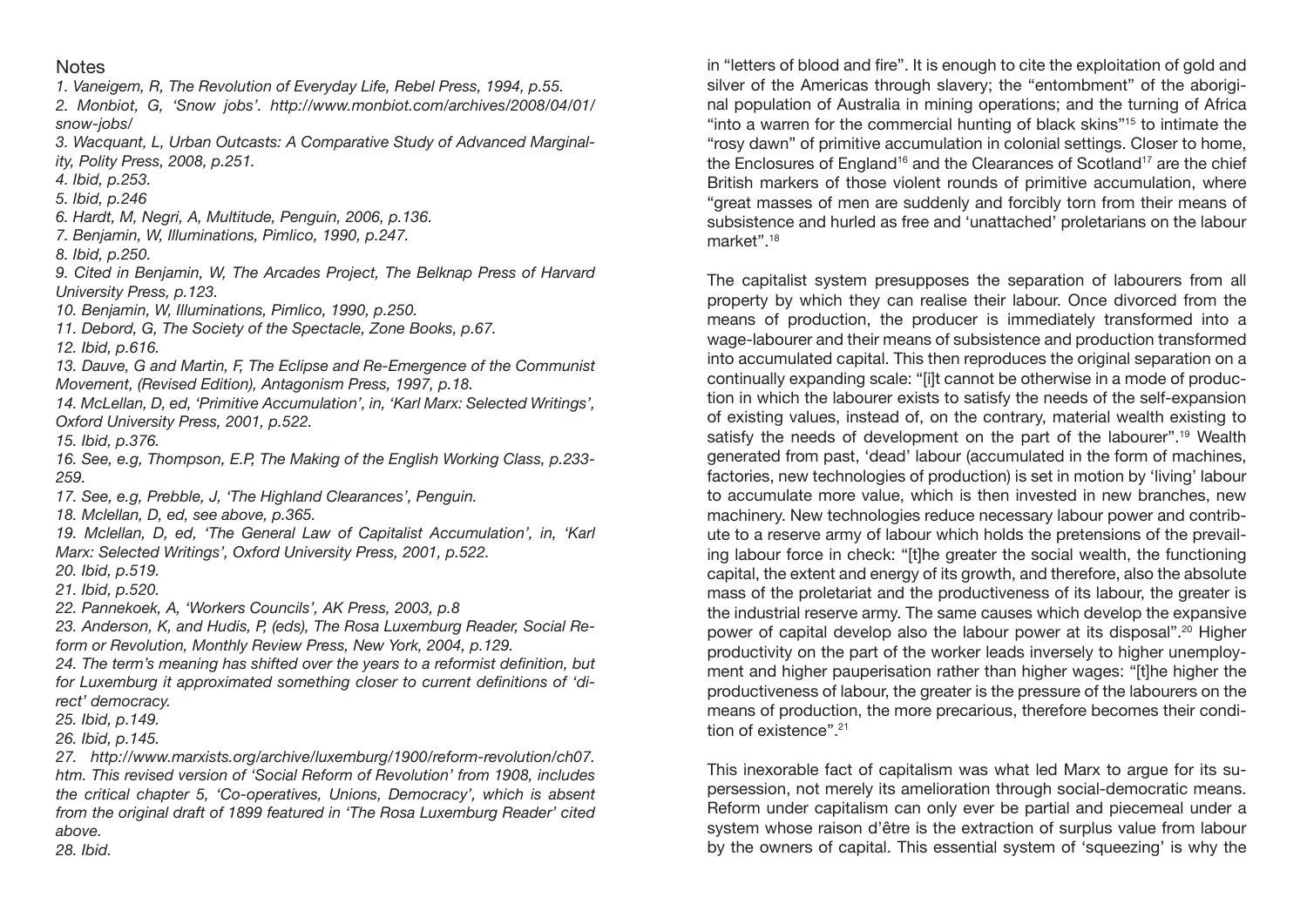workplace has traditionally been the scene of "a constant silent war, of a perpetual struggle, of pressure and counter-pressure".22 The iron law of value precludes a diminution in the degree of exploitation of labour and a rise in the price of wages that might seriously undermine the continual reproduction, on an ever-enlarging scale, of the relations of capital.

## **Distribution or Production: Reform or Revolution**

The means of this 'perpetual struggle' between labour and capital has of course been the subject of major discussion, and rifts, within the Left. Crucially, the debate between Eduard Bernstein and Rosa Luxemburg at the end of the 19th century marks a key juncture in the antagonistic relationship between social democratic and revolutionary thought within socialism. Bernstein, Engel's literary executor and one of the most influential figures within reformist Marxism, argued in a series of articles under the title The Problems of Socialism (1897–98) that the 'final goal' of socialism would be achieved through capitalism, not through capitalism's destruction. As rights were gradually won by workers, he argued, their cause for grievance would be diminished and consequently so would the foundation and necessity of revolution. For Bernstein, capitalism had overcome its crisis-prone tendencies of boom and bust: the 'anarchy' of the market, he argued, was being re-constituted by the formation of new mechanisms within capitalism and by social-democratic measures for higher wages. These tendencies proved to Bernstein that the capitalist order was capable of reform through legal and parliamentary means.

Bernstein's ideas were of major significance for the future of the international labour movement. At the turn of the century, the German Social Democratic Party (SPD), of which Bernstein was a member, was the largest socialist organisation in the world. His arguments represented the first time that 'opportunist' currents within the movement were given open theoretical expression. Yet for Luxemburg, Bernstein's theory posited the opposition of the two moments of the labour movement by emphasising 'minimum' aims (immediate parliamentary reforms) over 'maximum' aims (the revolutionary overthrow of capitalism). It tended to "counsel the renunciation of the social transformation, the final goal of Social Democracy, and, inversely, to make social reforms, which are the means of the class struggle,

disagreement with the strategies of the dominant reformist German Social Democratic movement: "[f]or us there is no minimal and no maximal program; socialism is one and the same thing: this is the minimum we have to realize today".<sup>85</sup>

This tension, between minimum and maximum demands, falsely separated in the Erfurt Program of 1891, suggests a theoretical stratagem that might avoid the illusory hopes of reformist practice, while circumventing the isolating, and isolated, ghetto of 'more radical than thou' Puritanism. Raoul Vanegeim's advice to those seeking a way out of capitalism, prior to May '68, offers a way of understanding which acknowledges that none of us are born 'radical', that solidarity will be central to any mass movement, while at the same time challenging the stasis of purely reformist measures: "it is impossible to go wrong so long as we never forget that the only proper treatment for ourselves and for others is to make ever more radical demands".86 One such demand, if we are really serious about an exit from capitalism, should return us to the continuing resonance of Guy Debord's salutary statement: 'Never Work!'

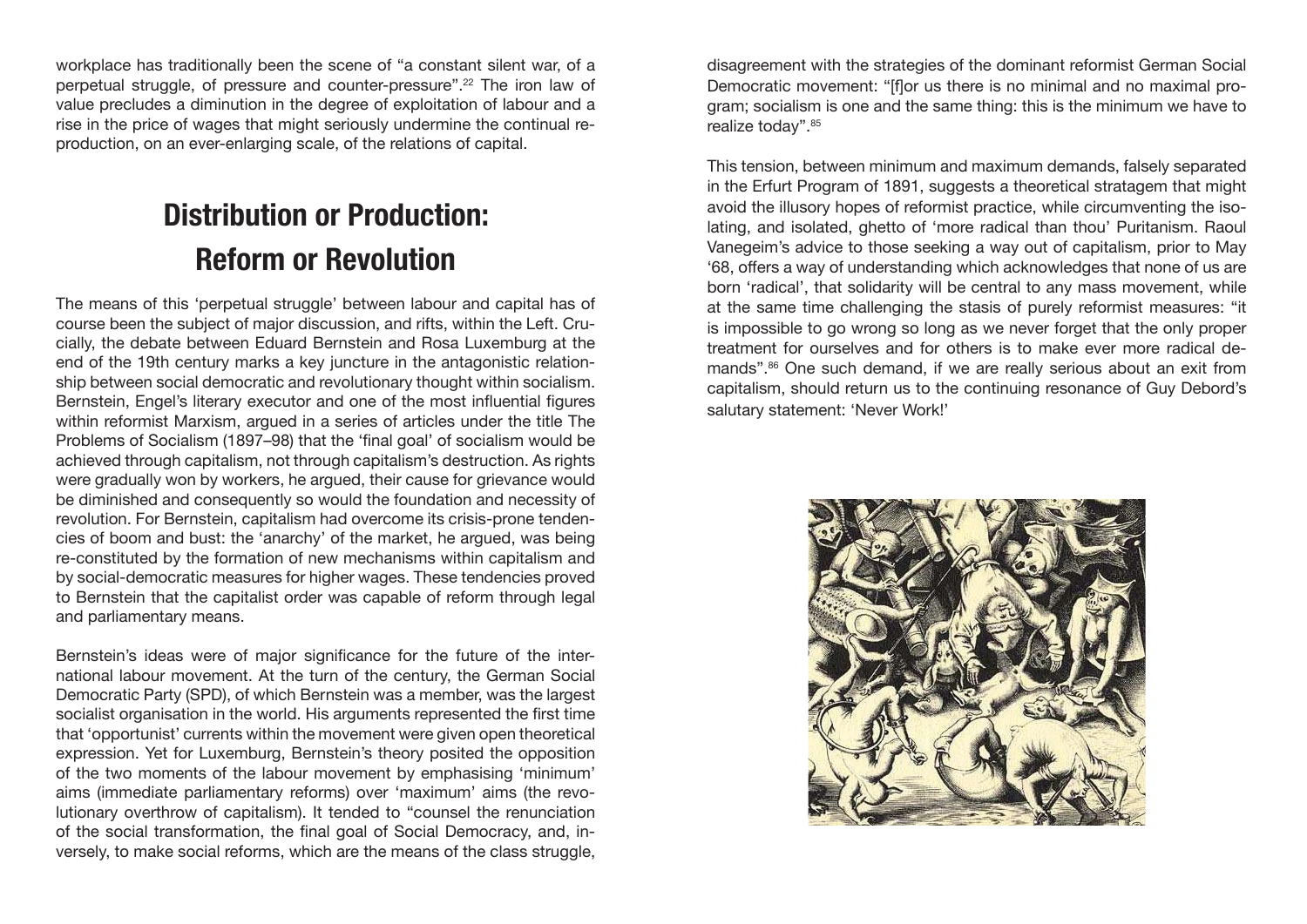*"…the revolutionary organisation must learn that it can no longer combat alienation by means of alienated forms of struggle."* Guy Debord 84

## **Times change**

Capital's response to the show of strength by working-class organizations in the sixties and early seventies marked a shift to what has broadly been termed 'post-fordist' or 'flexible' modes of accumulation, a shift characterised by increasingly flexible labour processes and markets, intensified geographical mobility of capital flows, rapid shifts in consumption practices, and the erosion/destruction of Fordist-Keynesian modes of labour regulation and control. Beyond a few notable exceptions such as the miners' strike, the working-class in the advanced capitalist countries has been in disarray ever since, even if struggles elsewhere, in South America, India, and China for instance suggest that global capital might meet its nemesis in an ever-expanding global proletariat. But if the fight over the global workplace is not just to become, in Panzieri's expression, "either a belated adherence to reformism, or simply a cover for a dogmatic conception of socialism", then we might do well to return to, and update, Rosa Luxemburg, who brilliantly theorised the inexorable destruction immanent to capitalism's incessant drive for self-expansion, and whose intense opposition to reformist compromise suggests a pro-revolutionary, fiercely anti-capitalist alternative to contemporary capitalism.

In her speech to the Founding Congress of the Communist Party of Germany (Spartacus League) in December 1918, Rosa Luxemburg argued that the Erfurt Program, "the founding document of the Second International", authored by Karl Kautsky in 1891, had imprisoned German Social Democracy within a hopelessly reformist paradigm. By placing immediate minimum aims (parliamentary reform) in the tactical foreground, while relegating maximum gains (the revolutionary overthrow of capitalism) to the misty realms of a utopian future, the Erfurt Program created a new dichotomy within the movement. The tactics of piecemeal attrition were now opposed to the overthrow of capitalism; and minimum and maximum aims were presented in separate, distinct realms instead of combined in a productive dialectical tension. By defining themselves in direct opposition to the Erfurt Program, Luxemburg and the Spartacus League expressed their profound

into its end".<sup>23</sup> Luxemburg was not a priori opposed to social democracy:<sup>24</sup> instead, counter to Bernstein, she argued that there was an "indissoluble tie" between social reforms and revolution, but that the struggle for reforms was only the means, the social revolution the goal. By treating the mode of exchange as independent of the mode of production, Bernstein had fallen into "one of the fundamental errors of bourgeois vulgar economics":25

"Vulgar economy, too, tries to find the antidote against the ills of capitalism in the phenomena of capitalism itself. Like Bernstein, it believes in the possibility of regulating the capitalist economy. And, still in the manner of Bernstein, it arrives in time at the desire to palliate the contradictions of capitalism, that is, at the belief in the possibility of patching up the sores of capitalism. In other words, it ends up with a reactionary and not a revolutionary program, and thus in a utopia."26

For Luxemburg, Bernstein's theories led not to the realisation of a new socialist world, but to the reform of capitalism – not to the elimination of capitalism, but to the desire for the attenuation of the abuses of capitalism. The principal instruments for Bernstein's proposed reform of society were the co-operatives and the trade unions; the first to increase wages and lessen commercial profit, the second to do the same for industrial profit. Yet for Luxemburg, co-operatives were merely a hybrid form of capitalism: small units of socialised production remaining within capitalist exchange. They were coercively obliged to take up the role of capitalist entrepreneurs in order to stand up against their competitors in the market. The intensification of labour – exploitation of labour as commodity – is concomitant. For Luxemburg, this contradiction accounted for the usual failure of contemporary co-operatives. They either became pure capitalist enterprises, or, if the workers' interests continued to predominate, ended by dissolving. Bernstein thought the failure of co-operatives in England was due to a lack of "discipline", but for Luxemburg this language merely resurrected the authoritative axioms of the status quo, expressing "nothing else than the natural absolutist regime of capitalism".27

Trades unions, according to Bernstein, were another prime instrument in the "struggle of the rate of wages against the rate of profit".<sup>28</sup> While Luxemburg defended unions as an expression of working-class resistance to the oppression of the capitalist economy, she also argued that they represented only the organised defence of labour power against the attacks of profit. Trade unions, however, were not able to execute an economic offensive against profit. The activity of unions, she argued: "does not take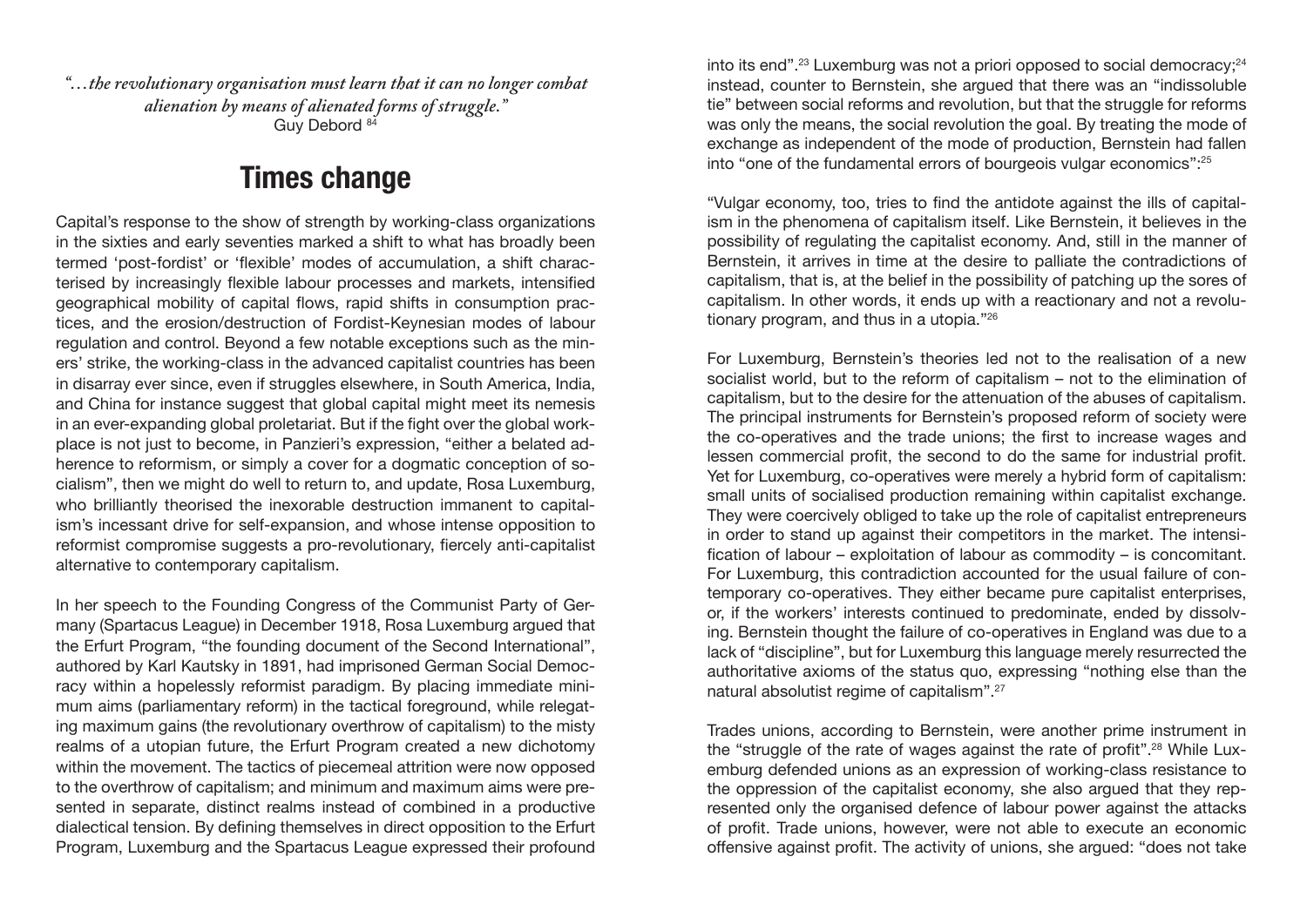place in the blue of the sky. It takes place within the well-defined framework of the law of wages. The law of wages is not shattered but applied by trade-union activity".29 Luxemburg argued that the workers share was inevitably reduced by the growth of the productivity of labour. These objective capitalist conditions transformed the activity of trade unions, subject to successive cycles of boom and bust, "into a sort of labour of Sisyphus".<sup>30</sup> Bernstein's theory that capitalism had resolved its inner contradictions was of course mercilessly exposed in the global Depression of the 1930s, not to mention the current crisis.

Trade unions and co-operatives, without challenging the mode of production, provide the economic support for a theory of revisionism. Luxemburg's critique lambasted Bernstein's regression to idealist forms of social justice<sup>31</sup> and his attempts to constrain socialist struggle within the field of distribution: "[a]gain and again, Bernstein refers to socialism as an effort towards a 'just, juster, and still more just' mode of distribution".<sup>32</sup> This problematic tendency in trade unions became clearer with time. In 1948, the Dutch communist and advocate of workers councils, Anton Pannekoek, concisely summarised the role of trade unions as an "indispensable function" of capitalism: "[b]y the power of the unions capitalism is normalized; a certain norm of exploitation is universally established. A norm of wages, allowing for the most modest life exigencies, so that the workers are not driven again and again into hunger revolts, is necessary for uninterrupted production. … Though products of the workers fight, kept up by their pains and efforts, trade unions are at the same time organs of capitalist society".<sup>33</sup>

#### **Ersatz Marxism**

Bernstein and the German and international socialist movement were indelibly shaped by Engels' famous preface to Marx's Class Struggles in France (1895). Evaluating the French Revolution of 1848, Engels argued that belief in an imminent socialist revolution had become obsolete: revolutionary street fighting had been superseded by parliamentary tactics as the most effective means to socialist change. The text represents a 'classical' documentation of the opinions prevailing in German social democracy at the time, and the tactics Engels expounded went on to dominate German social democracy, in Luxemburg's phrase, "in everything that it did and in everything that it left undone".34 In 1918, Luxemburg, battling against reformist social-democratic tendencies in Germany, argued that

the 'Grenelle agreement', concluded by the timeworn social-democratic triumvirate: the unions, the government and the employers. The agreement would raise wages 7% and lift the legally guaranteed minimum wage from 2.22 to 3 francs. The days lost in the strike would not be paid until they were made up in overtime. Given that "[a] higher percentage of French workers than ever before, across every sector and in every region of the country, had been on strike for the longest time in French history",81 the poverty of the 'gains' agreed by the union leaders was dwarfed by the scale of the movement. The workers knowing full well "that such 'benefits' would be taken back in kind with imminent price rises"82 famously rained down insults on Seguy and rejected the agreement. The unions learned their lesson. The refusal of the agreement was met with an acceleration of integration by the CGT: rigged ballots, false information (e.g. informing individual railway stations that the other stations had gone back to work), prevention of secondary picketing, and organised train delays which prevented workers' solidarity. By these methods, and acting in collusion with the hated national riot police (CRS), the CGT were able to bring about the resumption of work almost everywhere. Ultimately, the CGT and the CFDT proved themselves perfect instruments for the integration of the working class into the capitalist system of exploitation.

For Vienet, the future for the radical left would now involve an unequivocal fight against the reformism of its own unions. He criticised many of the groups in May '68 for remaining entrenched in their own stale ideology, drawing proud experience from past working-class defeats and the traditions of the 'dead generations': "[t]hey seemed to perceive nothing new in the occupation movement. They had seen it all before. They were blasé. Their knowing discouragement looked forward to nothing but defeat, so that they could publish the consequences as they had so often done before".83 Yet May '68 for all that it was defeated, astounded almost everyone by its very existence in modern capitalist conditions. That the unthinkable took place at all suggests that it can take place again.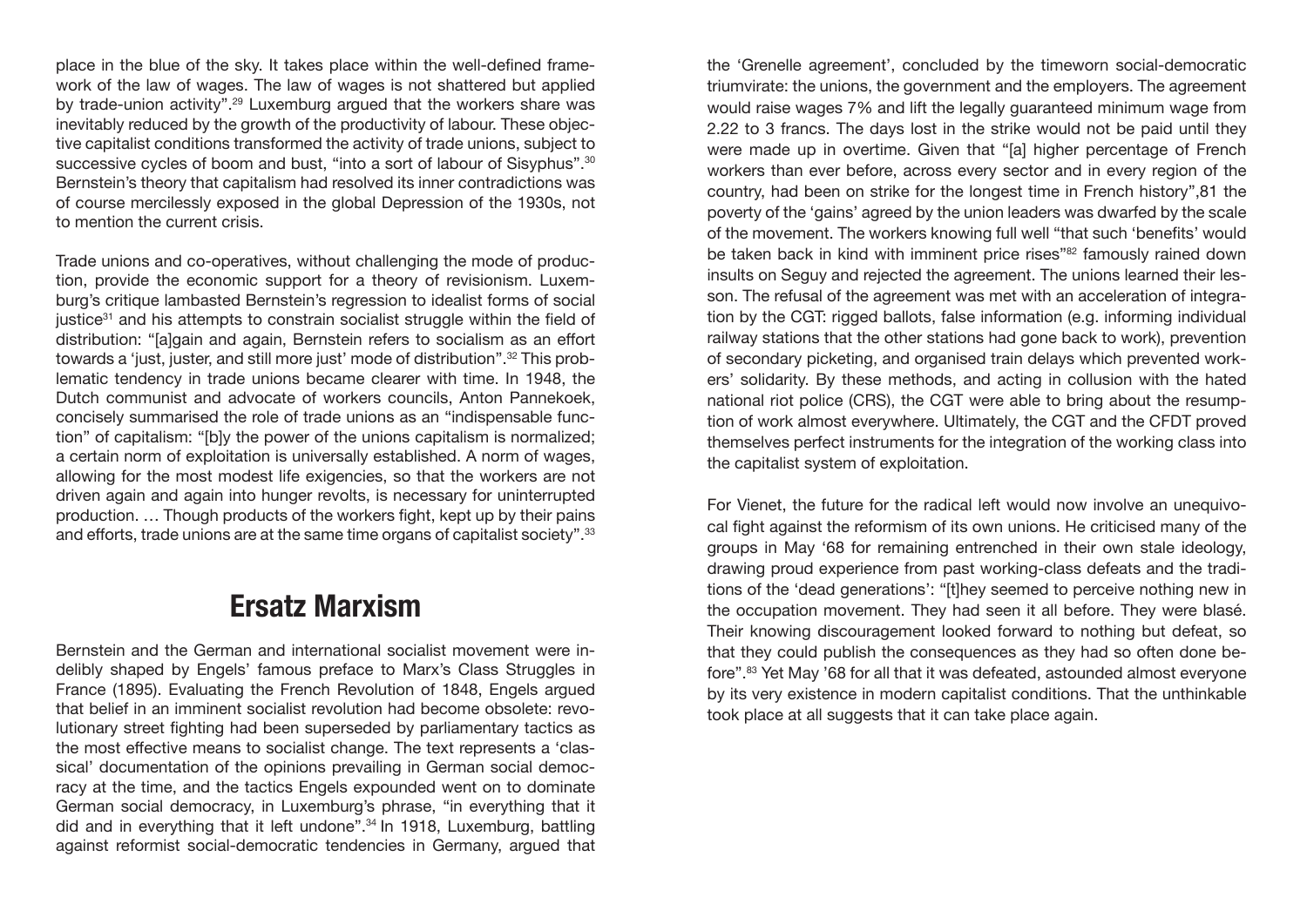stores declared: "[w]e, the workers of the FNAC stores, have gone on strike not for the satisfaction of our particular demands but to participate in a movement of ten million intellectual and manual workers. … We are taking part in this movement (which is not about quantitative demands) because ten million workers don't stop work at the same time for a pay rise of F6.30 or 100 centimes, but to challenge the legitimacy of the whole leadership of the country and all the structures of society".<sup>76</sup> The Censier worker-student Action Committee likewise declared: "[i]t's not a case of demanding more of this or more of that. It's a case of demanding something else altogether. … In this way the totality of demands will appear, and their incalculable number will produce the evidence that the capitalist regime cannot really satisfy the least of them".77 In a strident document signed by 'Some postmen' (usurping beautifully the status of 'roles' endemic to the specialized division of labour under capitalism) the postmen stated with exemplary simplicity that, "open struggle against the ruling class" would be the condition of their emancipation: "[t]he renowned participation that power can afford us is in fact only integration into its system of exploitation. We have fuck all to do with helping them with their profits". $^\mathrm{78}$ 

The reaction to all this revolutionary activity by the established unions is shrouded in infamy. Vienet succinctly described the trade-union counteroffensive: "[t]he trade-union strategy had a single goal: to defeat the strike. In order to do this the unions, with a long strike-breaking tradition, set out to reduce a vast general strike to a series of isolated strikes at the individual enterprise level … the union leadership assumed the task of reducing the entire movement to a program of strictly professional demands".<sup>79</sup> The Communist Party's trade union, the biggest in France, meanwhile played the heaviest counter-revolutionary role in the May events: "[i]t was precisely because the CGT had the most powerful organization and could administer the largest dose of illusions that it appeared all the more obviously as the major enemy of the strike".<sup>80</sup> While the workers, six million by 20 May, soon to be ten million, voted for a perpetuation of the general wildcat strike and the occupation of the factories, the leadership of the CFDT and CGT, the main union organisations in France, were agreed on the basic social-democratic principle of the necessity for negotiations with state and management.

The result of these meetings, triumphantly produced by Seguy, the leader of the CGT, on 27 May at the rebellious Renault-Billancourt factory was

the preface represented the chief document of "the proclamation of the parliamentarism-only tactic".35 For Luxemburg this was the beginning of ersatz Marxism, the 'official' Marxism of social democracy – an ideology which has provided an illusory unity to the socialist movement ever since. What remained hidden in this seismic shift of socialist tactics was the fact that the preface was written by Engels under the direct pressure of the SPD parliamentary delegation. The delegation pressed Engels, who lived abroad and had to rely on their assurances, to write the preface, arguing that it was essential to save the German labor movement from anarchist and allegedly adventurist deviations. Engels died the same year he wrote the preface, and with him went his protestations at the revision of the document, whose most radical passages were doctored to appease the Reichstag which was then considering a new anti-socialist law.<sup>36</sup> With Engels buried and Marx long departed, the theoretical leadership of the international socialist movement passed over to the social democrat, Karl Kautsky, who still proclaimed revolutionary Marxism even as he led the way on a reformist path. Luxemburg had already come into conflict with Kautsky when he suppressed her insurrectionary article on mass strikes for the sake of party unity and parliamentary grace. Her critique was typically direct: "Marxism [under Kautsky's leadership] became a cloak for all the hesitations, for all the turnings-away from the actual revolutionary class struggle, for every halfway measure which condemned German Social Democracy, the labor movement in general, and also the trade unions, to vegetate within the framework and on the terrain of capitalist society without any serious attempt to shake or throw that society out of gear".37 With Engels' text wielded with biblical status, Kautsky, "[t]he of fi cial guardian of the temple of Marxism", attempted to neuter the revolutionary movement in the name of Marxist orthodoxy. For Luxemburg, the craven capitulation of the German social-democratic movement in the face of German Imperialism in 1914 for short-term political gain was the inevitable result of Kautsky's reformist strategies.<sup>38</sup>

Luxemberg's critique of both Bernstein and Kautsky's social-democractic vision found favour with George Lukács in his early writings. Both attacked 'scienti fi c' Marxism for starting from the assumption that society progresses mechanically and teleologically, and for imagining a definite point of time, external to and unconnected with the class struggle, in which the class struggle would be won. For Lukács, the a-historical view of vulgar Marxism, preoccupied with the isolated 'facts' of the specialist and reified disciplines of bourgeois political economy, lost the active dialectical side of Marx's thought wherein theory and action, subject and history could be re-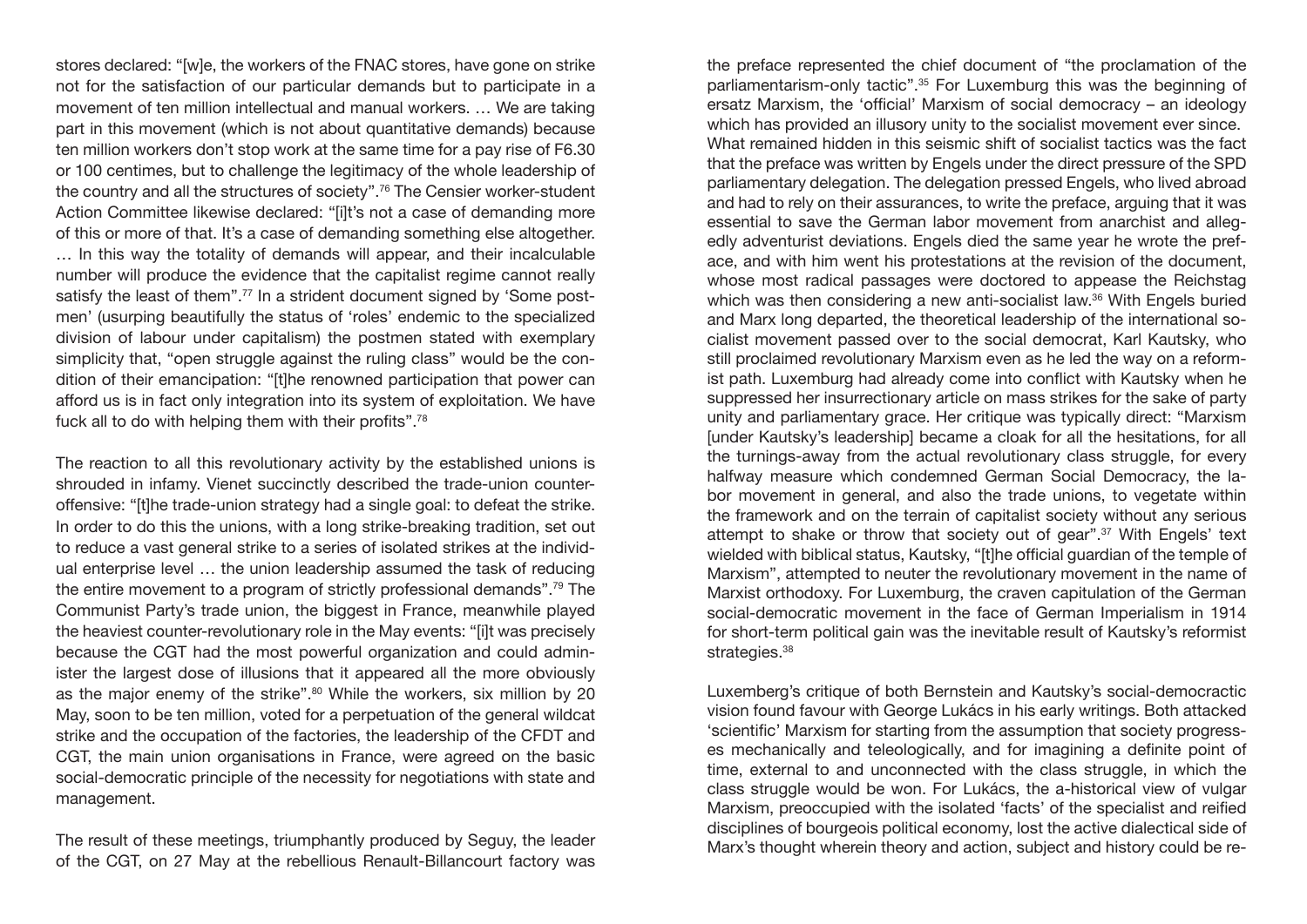alised in praxis. Instead, the scienti fi c view preached a contemplative, still ideological faith in scientific progress: a theory of 'evolution' without revolution; of 'natural development' without conflict. Drawing productively from Marx's analysis of commodity fetishism, Lukács argued that the scientific view had been seduced by the fetishistic character of economic forms under capitalism. Such forms isolated the various interacting elements of capitalist relations and masked the contradictory and hierarchical relations between men which lay behind the processes of production: "the rei fi cation of all human relations, the constant expansion and extension of the division of labour which subjects the process of production to an abstract, rational analysis, without regard to the human potentialities and abilities of the immediate producers".39 For Marx, these formal objective conditions, if understood subjectively and in their totality by the working class, would provide the conditions for their eventual emancipation. Far from a static or objective scienti fi c account of history, Marx's theory, famously given expression in the eleven Theses on Feuerbach, was an endlessly relevant call to engagement: "[t]he philosophers have only interpreted the world, in various ways; the point is to change it".40

Beyond the economic fatalism that has always been intimately bound up with the social-democratic project, and which has always left it to arrive on the scene of struggle too late. Rosa Luxemburg saw in the early days of the Russian revolution, especially in the explosion of mass strikes, direct democracy and the formation of soviets (workers councils), the "will to power of socialism".41 While Kautsky declared the conditions for revolution "unripe", Luxemburg viewed the unbridled radicalism of the Russian workers as an exemplary example, evidence that "the masses do not exist to be schoolmastered".42 Yet even as she extolled the power of the soviets for crippling Tsarism and for the transformation of all existing class relationships, as early as 1918 Luxemberg condemned the Bolshevik Party for its suppression of direct democracy and the will of the soviets. Despite the Bolshevik Party's public condemnation of social democracy it would adopt, in crude and distorted form, many of the major flaws of the scientific determinism so typical of orthodox Marxism. Luxemburg, murdered by order of the German Social Democratic Party, would not live to see the results.

analysis. The publication of Guy Debord's The Society of the Spectacle and Raoul Vanegeim's The Revolution of Everyday Life in 1967 further intensified these discussions. New student agitations persisted throughout the first half of the year including the formation of Enragés and the Mouvement du 22 Mars, two groups which would have a significant impact on the May events. Yet far from being a mere student revolt, the May events sustained a general wildcat strike of ten million workers alongside a critical position that encompassed every aspect of capitalist life.

In terms of the economic and political analysis of orthodox Marxism, the events were simply unthinkable, yet the general wildcat strike, with three weeks of action, brought the country to a halt. On 19 May, The Observer called the revolution "a total onslaught on modern industrial society". It went on to describe the contemporary conditions: "[i]n a staggering end to a staggering week, the commanding heights of the French economy are falling to the workers. All over France a calm, obedient, irresistible wave of working-class power is engulfing factories, dockyards, mines, railway depots, bus garages, postal sorting offices. Trains, mail, air-flights are virtually at a standstill. Production lines in chemicals, steel, metalworking, textiles, shipbuilding and a score of industries are ground to a halt. … Many a baffled and impotent manager is being held prisoner in his own carpeted office".<sup>74</sup> Rene Vienet's highly subjective Enragés and Situationists in the Occupation Movement, France, May '68 left the best general account of the events from a Situationist perspective:

Everyday life, suddenly rediscovered, became the center of all possible conquests. People who had always worked in the now-occupied offices declared that they could no longer live as before, not even a little better than before. … Capitalised time stopped. Without any trains, metro, cars, or work the strikers recaptured the time so sadly lost in factories, on motorways, in front of the TV. People strolled, dreamed, learned how to live. Desires began to become, little by little, reality.<sup>75</sup>

The May '68 events presented impossible demands irreducible to higher wages or the details of workplace organisation. The radical critique of existing capitalist relations was evidenced throughout the events: e.g. the Schlumberger factory workers who stated that their demands "had nothing to do with wages" before going on strike for the highly exploited workers at the nearby Danone factory. Similarly, the workers at the FNAC chain of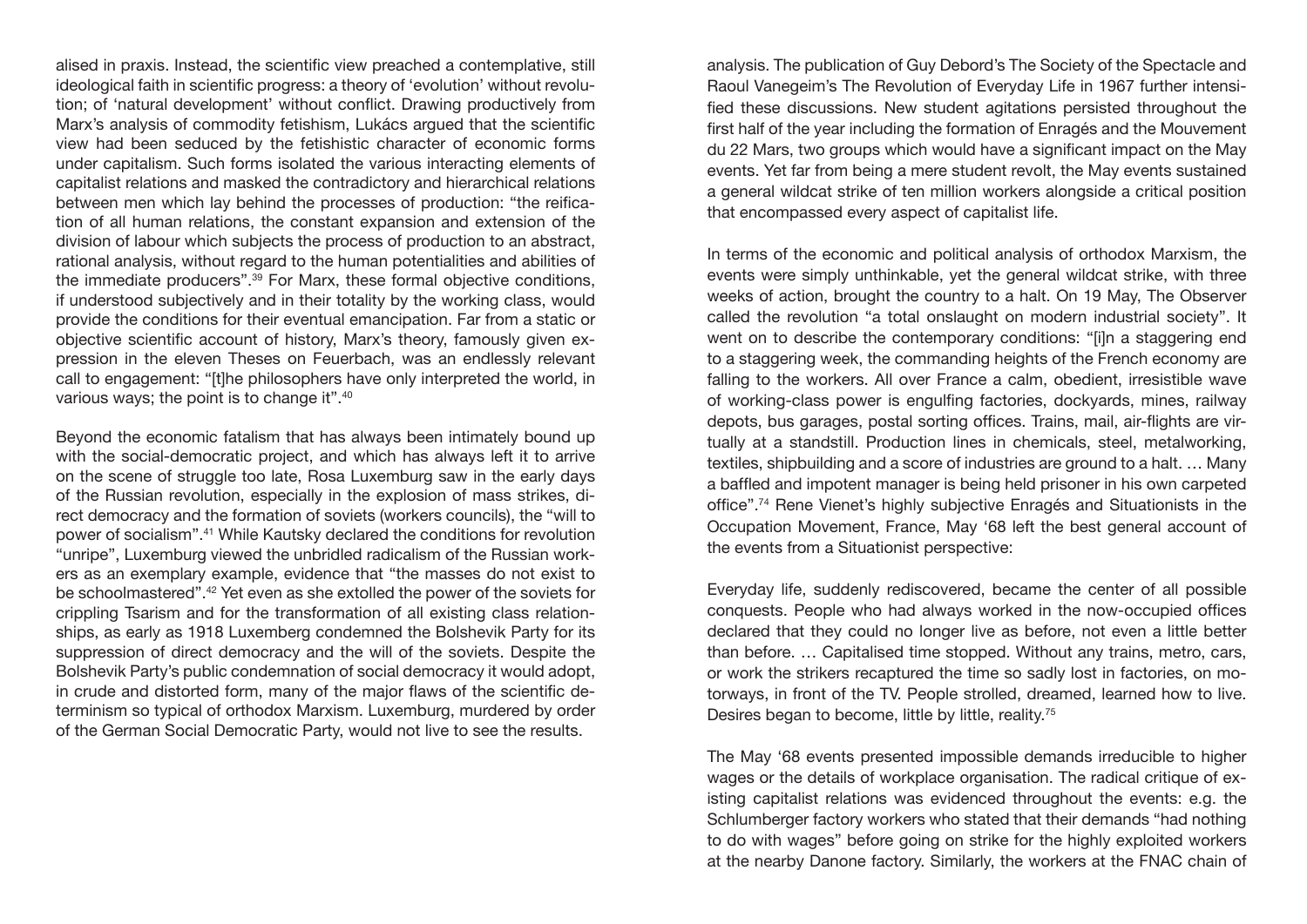commodities the relations between people assume the form of relations between things. In this he returned to early Lukács who had engaged in a similar project in the late 1910s. In order to produce commodities for exchange, the workers' labour and what they produce come to dominate their life. Commodity relations take on a mysterious force: the products of labour are turned against the worker, appearing now as an autonomous, alienating power, a "social hieroglyphic" which elides the human labour that produced the commodity. While Marx concentrated on alienation within production, asserting that at least the worker had access to non-alienated relations outside of work, the SI argued that the restless expansionism of capitalism and its need to secure new markets had extended commodity relations, and thus alienation, into all areas of social experience. No longer a mere adjunct to production, consumption is integral to the circulation of commodities, the accumulation of capital, and the survival of the economic system. For Debord, extending Marx's original thesis beyond production, modern society had produced The Society of the Spectacle, a "vast accumulation of spectacles" and a concrete inversion of life which created a social relationship between people mediated by images. The SI project embodied a refusal to co-operate with this logic of commodity exchange and a radical negation of the capitalist relations that reproduce the abstract, alienating equivalence of the spectacle.<sup>71</sup>

Much of the language, tactics and expressions of the events of May '68 seemed to affirm the theories of the SI: "[t]hat the increasing modernization of capitalism entails the proletarianisation of an ever-widening portion of the population; and that as the world of commodities extends its power to all aspects of life, it produces everywhere an extension and deepening of the forces that negate it".<sup>72</sup> The first signs of what was to come emerged from the student milieu of Strasbourg University in November 1966, when students in collaboration with the SI produced 'Of Student Poverty Considered in its Economic, Political, Psychological, Sexual, and Particularly Intellectual Aspects, and a Modest Proposal for its Remedy'. The pamphlet, which should be essential reading for the student of today, ridiculed student privileges and the illusory forms of rebellion adopted as specialised 'roles' within the milieu. Students must understand one thing, the pamphlet declared: "… there are no 'special' student interests in revolution. Revolution will be made by all the victims of encroaching repression and the tyranny of the market".73 Hastily translated into more than ten languages, the pamphlet encouraged widespread discussion of Situationist



"The mirage of Leninism today has no basis outside the various Trotskyist tendencies, where the conflation of the proletarian subject with a hierarchi*cal organisation grounded in ideology has stolidly survived all the evidence*  of that conflation's real consequences." Guy Debord<sup>43</sup>

## **The Russian Tragedy**

Despite Alexander Berkman's initial euphoria at being placed in the epicenter of potentially "the most significant fact in the whole known history of mankind",44 his analysis upon leaving Russia was that the revolution had already been "done to death" by an authoritarian, dictatorial Bolshevik Party. Like Luxemburg, Berkman saw the significance of the Russian Revolution in the movement that lay behind the slogan "All Power to the Soviets!" For Berkman, the initial power of the revolution lay in the unity of the revolutionary forces against the provisional, reformist Kerensky government. Bolsheviks, Anarchists, the left of the Social Revolutionary Party, revolutionary emigrants, and freed political prisoners had all worked together leading up to October 1917 to achieve a revolutionary goal: "[t]hey took possession of the land, the factories, mines, mills, and the tools of production. They got rid of the more hated and dangerous representatives of government and authority. In their grand revolutionary outburst they destroyed every form of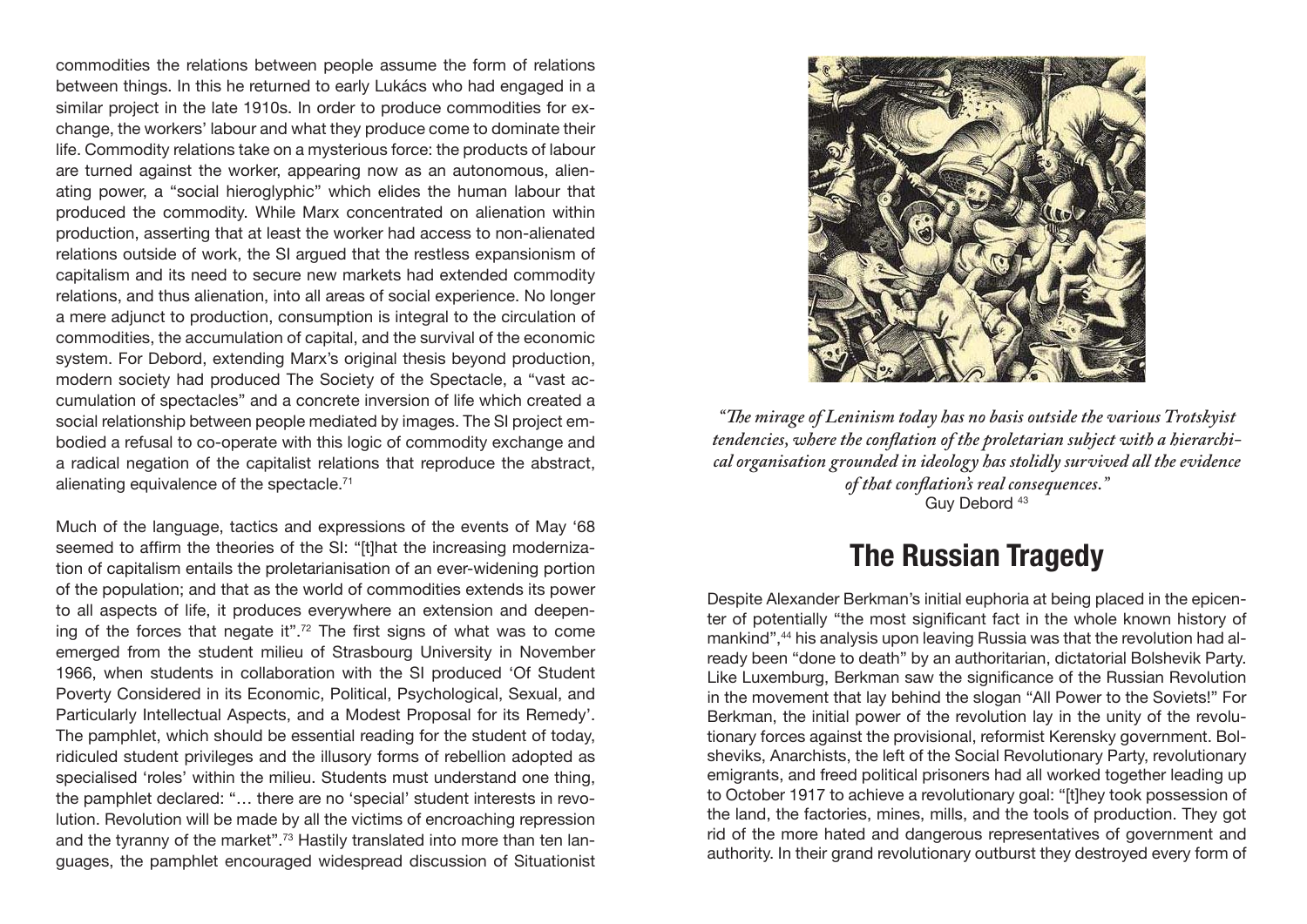political and economic oppression".45 Immediately after the revolution, as a means to establish direct democracy and workers' control over the means of production, the organised labour movement formed shop and factory committees co-ordinated by the soviets.

Berkman, however, would soon watch in horror as the Bolshevik Party declared the autonomy of the shop committees superfluous, filled the labour unions with its own representatives, and banned all public press except Bolshevik publications. Under Bolshevik authority the workers would now be bound by the industrial, scienti fi c principles of productivity, with the shop committees subjected to the ideology of the ruling party. The hopedfor dictatorship of the proletariat over the bourgeoisie had swiftly moved under Bolshevik rule to a dictatorship over the proletariat. The soviets' fate under the Party was sealed: "[a]ll who interpreted the Social Revolution as, primarily, the self-determination of the masses, the introduction of free, non-governmental Communism – they are henceforth doomed to persecution".46 The brief era of direct democracy was soon crushed under the weight of bureaucratic authority: "[t]he peoples' Soviets are transformed into sections of the Ruling Party; the Soviet institutions become soulless offices, mere transmitters of the will of the center to the periphery".<sup>47</sup>

Under the New Economic Policy (NEP) of 1921, which encouraged private enterprise to trade for pro fi t, the position of the worker was returned to that of the worker under capitalism: "[t]he city worker today, under the new economic policy, is in exactly the same position as in any other capitalistic country. … The worker is paid wages, and must pay for his necessities – as in any country".48 The conditions experienced by the Russian worker replicated the worker's fate under other capitalist regimes of private ownership: "[s]hops, mines, factories and mills have already been leased to capitalists. Labour demands have a tendency to curtail profits; they interfere with the 'orderly processes' of business. And as for strikes, they handicap production, paralyse industry. Shall not the interests of Capital and Labour be declared solidaric in Bolshevik Russia?".49 To cement these policies, the 10th Congress of the Communist Party of Russia in 1921 put a decisive veto on workers' opposition when the demand to turn the management of the industries over to the proletariat was officially outlawed. The outcome of these authoritarian policies was seen in the infamous crushing of the Kronstadt rebellion by the Red Army and later in the rise of Stalin: "[h]ere with us – or out there with a gun in your hand – but not as an opposition. We have had enough of opposition".<sup>50</sup>

Renault workers in France, during May '68, demanded a minimum wage of 1000 francs per month (an exorbitant and impossible demand), Bologna and Daghini saw that the demand, which threatened to "blow up" the labour market, was symptomatic of a desire on behalf of the workers, "to negate their own figure as producers".<sup>67</sup> The "strategy of refusal" first posited by Mario Tronti in 1965 was now a widespread actuality.

*"Forward to a communist society without capital or waged work!"* 10th May Group, 1968

## **Mai '68**

When Rene Resiel of the Enragés put forward his demands at the student occupation of the Sorbonne University in 1968 – "the abolition of class society, wage-labour, the spectacle, and survival" – he gave voice to the theory of the Situationist International and its radical critique of everything. Against the reasonable demands put forward by the emissaries of social democracy, the SI and their followers exhibited the greatest of contempt for the "pseudo thinkers of details" and the maximum disrespect for all those who would attempt to find a concord with capital within the left parties. The unacceptable demand became the chief tool of breaking with all the dead generations of the past. Work, for so long the ABC of social-democratic thinking, duly came in for a kicking. In 1967, Raoul Vaneigem declared his opposition to the wage-labour relation thus: "every call for productivity under the conditions chosen by capitalist and Soviet economics is a call to slavery".<sup>68</sup> With work – "the punishment for poverty" – widely defined as "hard labour", society as a "racket", and trade unionists as "cops",<sup>69</sup> Vaneigem argued that every appeal for productivity is always an appeal from above at the behest of the commodity. In the "post-scarcity" era, the alleged imperative of production under the former imperative of survival was no longer valid: "from now on people want to live, not just survive".<sup>70</sup> The role of the SI in May '68 is deeply disputed, but it is clear that the theory of the spectacle, associated first and foremost with Debord, held considerable sway. Debord's writing, which reworked the ideas of Hegel, Marx and Lukács, among many others, borrowed deeply from Marx's concept of commodity fetishism, whereby in the production and exchange of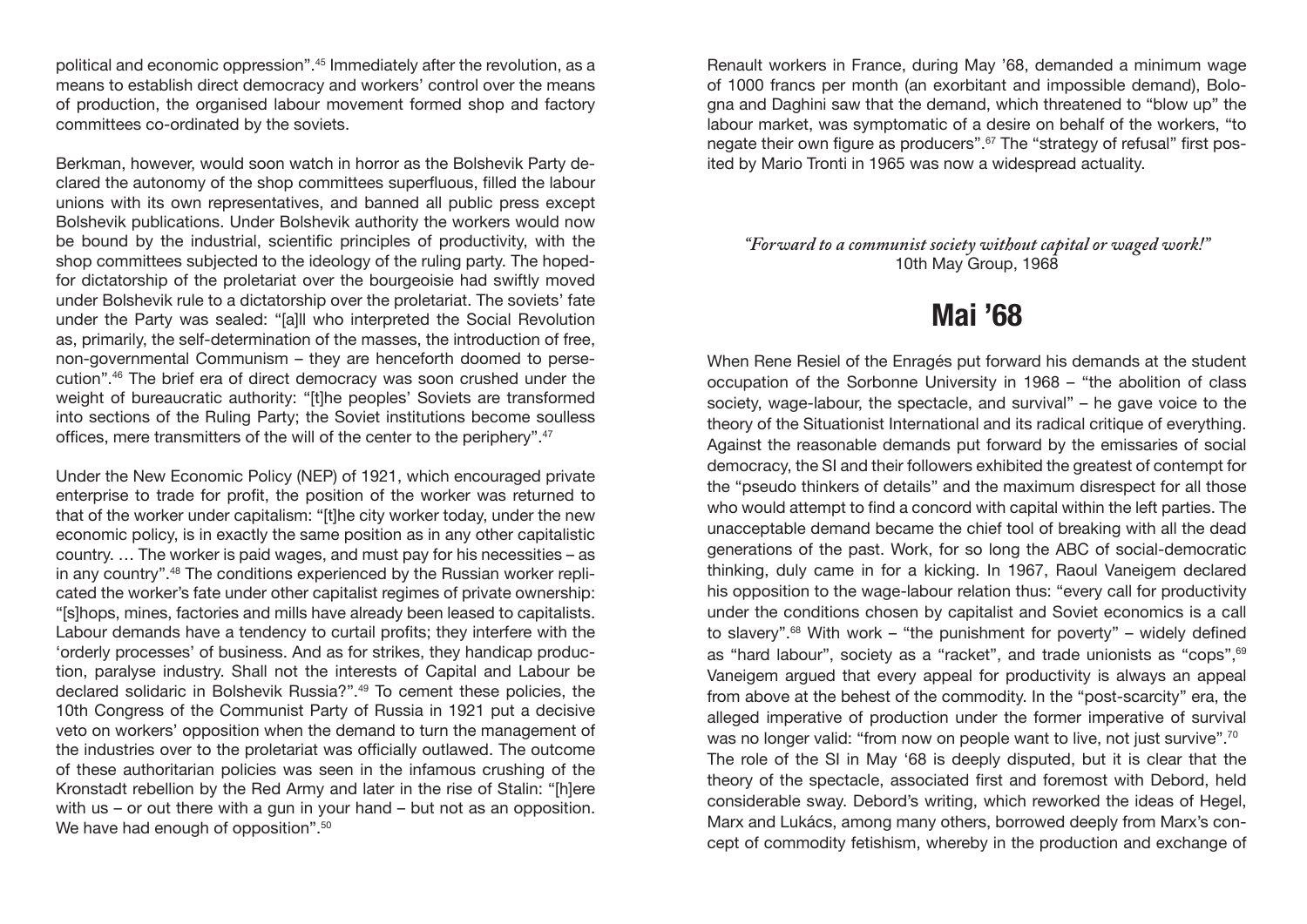Maccini, "the first demystifying analysis of technological rationality"<sup>63</sup> produced by an Italian Marxist. Against the ruling PCI, Panzieri argued that the struggle for socialism must come from below in the form of "total democracy". New class formations were required in the economic sphere, "the real source of power", so that the "democratic road" would not become "either a belated adherence to reformism, or simply a cover for a dogmatic conception of socialism".64 Union work, he said, had devoted itself for too long to political questions "with a capital P" whilst ignoring the reality of changing work conditions.

Togliatti, and others within the CPI, following the outline of orthodox Marxism, had led the Italian left to believe that productivity and technological progress somehow stood apart from class antagonism. Instead of accepting the reigning production relations as ultimately rational, beneficial and eternal, however, Panzieri, returned in earnest to Marx (an unusual step at that time for a 'Marxist') to theorize machinery as accumulated 'dead labour', fully determined by capital which utilised technological development to further the exploitation and subordination of 'living labour'.65 Elements of the Italian left, in thrall to social democracy, were obsessed by the productivist idea that technology could liberate humankind from the limitations of environment and surroundings. But for Panzieri, these elements passed over the crucial question of the ownership of the workplace and the role mechanisation and automation played in increasing the authoritarian structure of factory management and organisation.

Panzieri, criticised the Leninist belief that socialist planning was entirely neutral and that science and technique were socially disinterested forces. Instead, for Panzieri, planning was a form of "social despotism" which hid the social relationships of domination and exploitation behind the language of bourgeois political economy. Denied of this understanding by a blind ideological adherence to scientific Marxism, the consequence of Lenin's policies in the USSR was, for Panzieri, "the repetition of capitalist forms in the relations of production both at the factory level and at the level of overall social production".<sup>66</sup> The autonomists' great contribution to debates around the negation of capitalism was to re-instate, after decades of suppression in the name of productivity, the idea of alienation and antagonism at the heart of the production process, positing a radical rupture from the 'golden chains' of the wage-labor relation in Italy and beyond. News also travelled from abroad. In the aftermath of May '68 in France, Massimo Cacciari would state that liberation from labour, not merely the liberation of labour, had become the key aim of revolutionary politics. When young

Berkman was not alone in his analysis. As early as 1920 in his World Revolution and Communist Tactics, Anton Pannekoek argued from within the communist movement that the Russian state had developed into state capitalism. The suppression of direct democracy and the soviets in the name of scientific Marxism led to a system of production which Pannekoek, with the benefit of hindsight in 1948, articulated quite precisely: "[t]he system of production developed in Russia is State Socialism. It is organized production with the state as universal employer, master of the entire production apparatus. The workers are master of the means of production no more than under Western capitalism. They receive their wages and are exploited by the State as the only mammoth capitalist. So the name State capitalism can be applied with precisely the same meaning".51 In Guy Debord's later phrase, the Russian bureaucracy resolved itself into "a substitute ruling class for the market economy".52

For Debord, Lenin was simply a faithful Kautskyist who applied orthodox Marxism to the prevailing conditions in Russia. This ideology, asserting that its whole truth resided in objective economic progress overseen by the ideological representatives of the working class, could only ever reflect the specialisation and division of labour inherent within the Party hierarchy: "[i] n consequence the speciality of the profession in question became that of total science management".53 By usurping the name of revolution for a system of workers' exploitation, Leninism and Bolshevism made the name of communism an object of hatred and aversion among workers and foes alike. For Debord, the moment when Bolshevism triumphed for itself marks the inauguration of the modern spectacle, the point at which a false banner of working-class opposition was advanced. It was the moment when "an image of the working class arose in radical opposition to the working class itself".54 The unity that Lenin demanded masked the class divisions and alienating working conditions on which the capitalist mode of production is based: "[w]hat obliges the producers to participate in the construction of the world is also what separates them from it. … What pushes for greater rationality is also what nourishes the irrationality of hierarchical exploitation and repression. What creates society's abstract power also creates its concrete unfreedom".55

To the detriment of the working class, the orthodox Marxist line in its Bolshevik form held sway over the international labour movement up until the early 1950s, until the mutinous rebellions against Russian bureaucracy in East Ber- $\sin^{56}$  and Hungary<sup>57</sup> helped put the questions of alienation and wage-labour, which lay at the heart of the production process, back on the agenda of class struggle.